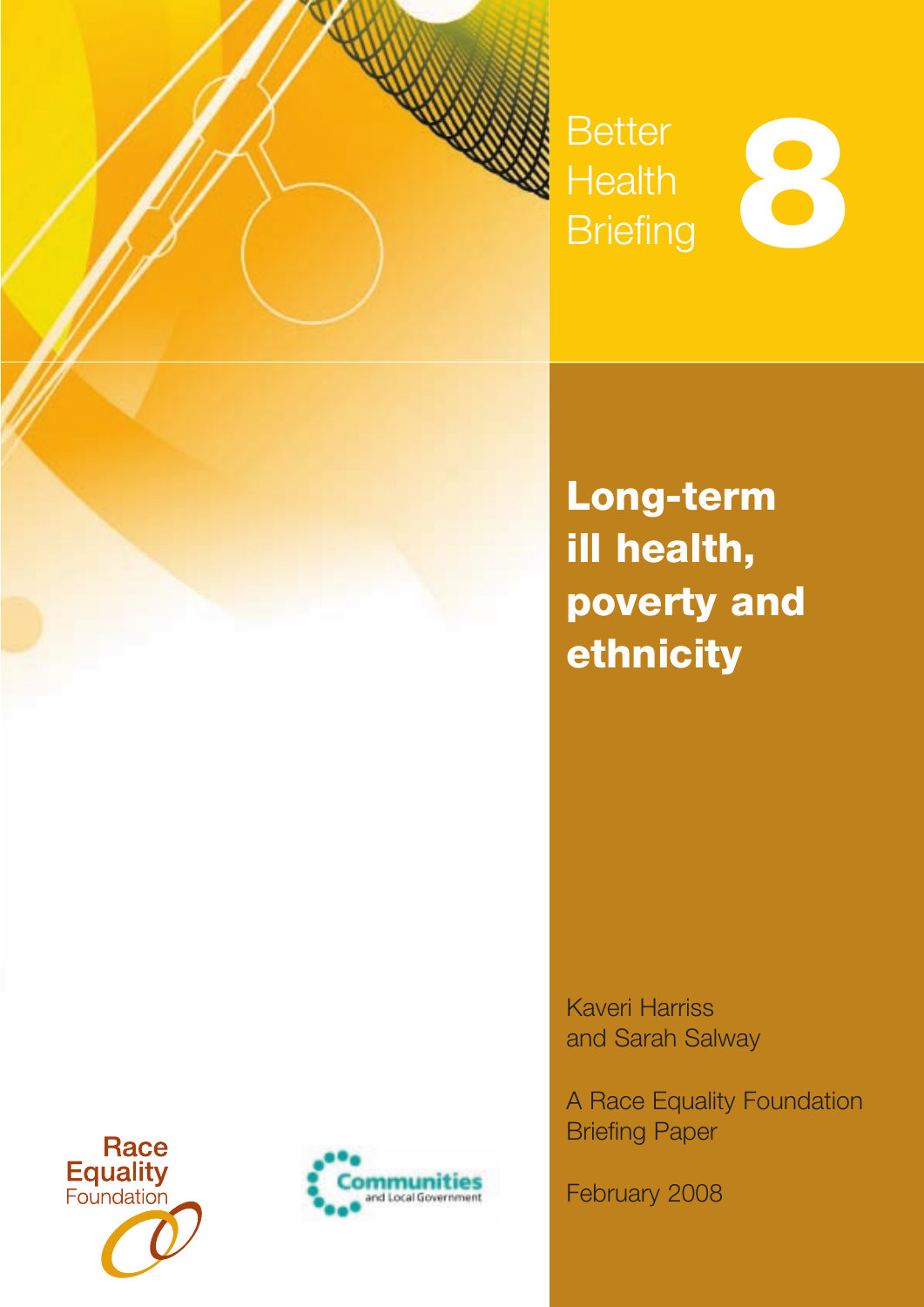Better Health Briefing **8**

# **Key messages**

- The social and economic consequences of long-term ill health are greatest for deprived groups and certain minority ethnic groups. These groups face the highest rates of long-term ill health and worklessness and are also most marginalised from support services
- **2** Coping with and managing a long-term health condition is strongly affected by the family and household context. But health and welfare services often focus only on the individual, which can be problematic for patients and their family members
- **3** Social support is key in helping people to come to terms with and manage a long-term health condition. However, many long-term sick people find it hard to maintain their usual social contact and face difficulties in participating in group-based interventions
	- Although many long-term sick people do want to work, policies and services aimed at encouraging people into employment can be problematic as work can impact negatively on their health. Caring obligations create conflicting priorities within households
		- The take-up of sickness-related benefits among eligible people is low, particularly for minority ethnic groups. For many people, the benefits system is experienced as complex, unpredictable and stressful. Wider access to specialist support is required.

# **Introduction**

**5**

Long-term ill health is defined by the World Health Organization (2002) as health problems that require ongoing management over a period of years or decades. Long-term ill health is a problem that afflicts a third of working-age adults in England and Wales, particularly people who experience deprivation and people from certain minority ethnic groups. Diseases of the heart and circulatory system, diabetes, arthritis, respiratory disease and mental ill health are most common (ONS, 2001). Moreover, physical and mental health are closely interlinked. People with mental ill health are disproportionately likely to develop physical health conditions, and experience major inequities in accessing health care (DRC, 2006). Long-term ill health is associated with multiple forms of social disadvantage, and is a leading cause of impoverishment in the UK at present (Jenkins and Rigg, 2001). The response to these issues in health and welfare policy has become increasingly multisectoral. Health policy towards long-term condition management promotes self-care, case management, disease management and healthy lifestyles, with the imperative to improve quality of life and reduce the burden of caring for long-term conditions to the National Health Service (the 'care transition') (DH, 2008). Welfare policy views employment as the main route out

1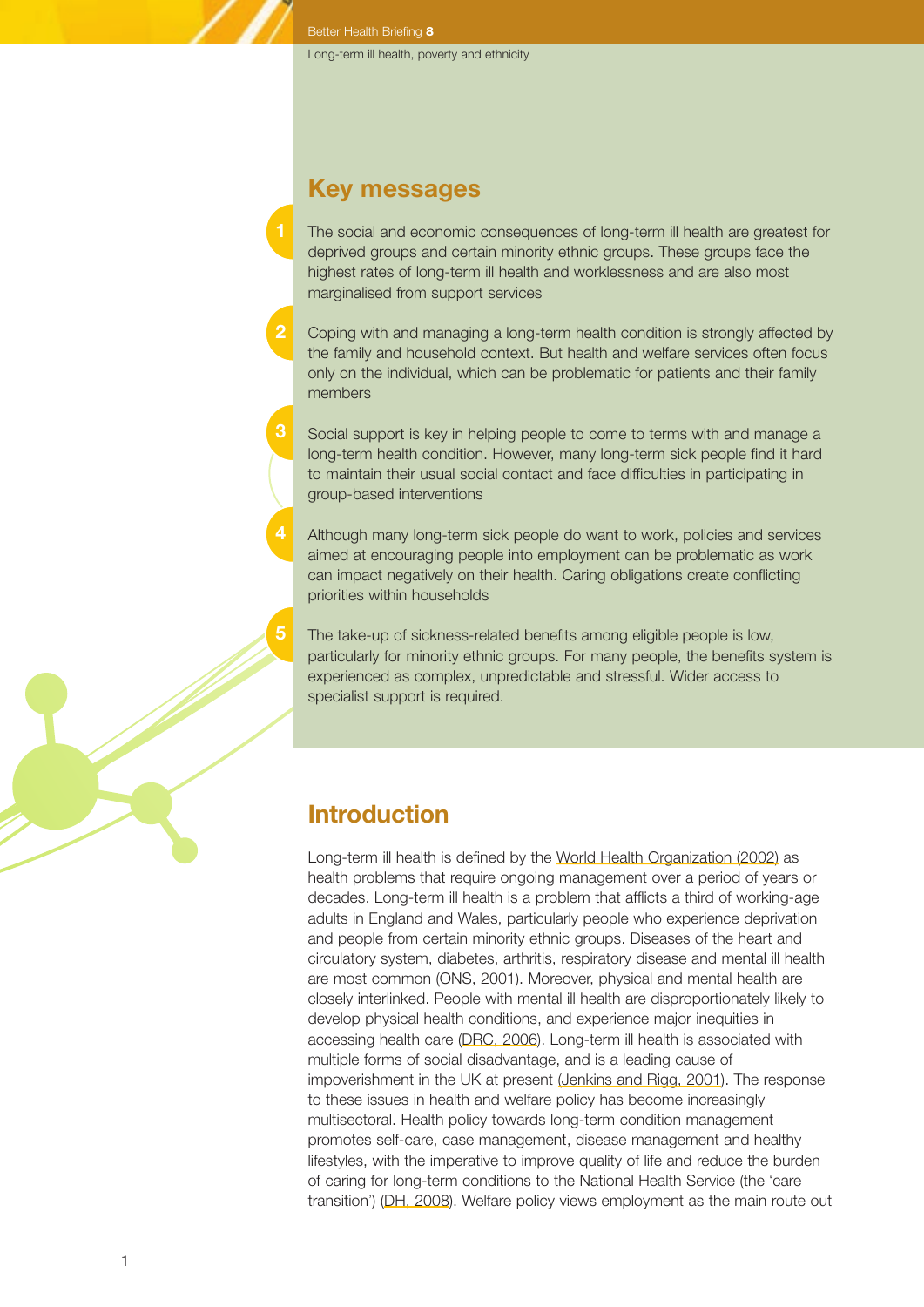of poverty, and greater attention has been paid to the economic inactivity of individuals with long-term conditions (DWP, 2006). In recognition of the complex links between long-term ill health and disadvantage, health and welfare policy increasingly expects practitioners to be able to bridge expertise in both arenas and build more fluid connections between services. This raises major challenges for infrastructure and training, and creates potential tensions and ambiguities in the roles of many health and welfare practitioners, such as GPs, nurses, health visitors, self-management tutors, jobcentre staff (including specialist disability advisers) and the voluntary sector.

Care transition and welfare-to-work policies have important implications for the well-being of the people who are most marginalised, and support services seem to be less accessible and responsive to the needs of long-term sick people from minority ethnic groups (Salway *et al*., 2007a). Equity is a particularly important issue in care transition and welfare-to-work policies, as these have the potential to marginalise further the people who are least able to help themselves (Fothergill and Wilson, 2007; Taylor and Bury, 2007). This paper reviews why the consequences of long-term ill health are more severe among minority ethnic groups, and the role that services can play in mitigating the disadvantage entailed by ill health. It suggests how practice can be better adapted to meet the diverse needs of service users.

### Differing levels of ill health and heightened marginalisation require recognition in policy and practice

Minority ethnic groups as a whole are more likely to report long-term ill health than the white British ethnic majority. The Health Survey for England in 1999 and 2004 showed that the ethnic differentials in health have persisted over the last decade, and, for women, have even deteriorated (Sproston and Mindell, 2006). The links between ill health and poverty are also particularly extreme for minority ethnic groups. Long-term sick minority ethnic people have lower economic activity rates than their white British counterparts, and are more likely to be unemployed (Simpson *et al*., 2006). Racial discrimination has consistently been an important factor causing ill health and excluding minority ethnic groups from employment and welfare resources (Karlsen, 2007).

Survey data suggests higher than average use of primary care by certain minority ethnic groups, although not relative to need; lower than average use of secondary care; and ethnic differences in the quality of experience (Aspinall and Jacobson, 2004). Ethnic differences in the treatment and management of severe mental health conditions are extreme, although this appears not to be the case for community mental health services (Fearon *et al*., 2006; Raleigh *et al*., 2007). However, ethnic inequalities in health have not received specific attention in health inequalities policies or welfare policies. Although area-based programmes focused on deprived areas indirectly concentrate funding and effort towards minority ethnic groups, they may fail to engage marginalised groups. It is therefore essential that policy makers and health and welfare managers improve the coverage of ethnic profiling in order to monitor service use across ethnic

# **Resources 1**

#### NHS Library

*[www.library.nhs.uk/health](http://www.library.nhs.uk/healthmanagement/ViewResource.aspx?resID=32021&tablID=290) [management/ViewResource.](http://www.library.nhs.uk/healthmanagement/ViewResource.aspx?resID=32021&tablID=290) [aspx?resID=32021&tablID=290](http://www.library.nhs.uk/healthmanagement/ViewResource.aspx?resID=32021&tablID=290)* This website provides an up-todate compilation of the Department of Health's key policy documents concerning the management of long-term ill health.

#### DIPEx

### *[www.dipex.org/DesktopDefault.](http://www.dipex.org/DesktopDefault.aspx) [aspx](http://www.dipex.org/DesktopDefault.aspx)*

DIPEx is a website from which users can watch, listen to and read the narratives of patients living with a number of long-term health conditions. It includes patients and carers from minority ethnic groups. A specific project compiling narratives of mental ill health in black and minority ethnic groups will be on the website from March 2008.

#### The King's Fund

*[www.kingsfund.org.uk/publications/](http://www.kingsfund.org.uk/publications/kings_fund_publications/index.html) [kings\\_fund\\_publications/index.html](http://www.kingsfund.org.uk/publications/kings_fund_publications/index.html)* The King's Fund carries out important policy analysis and research in the field of health and social work, particularly in London. It has a strong programme of work on the health of minority ethnic groups, longterm conditions and disability.

# Joseph Rowntree Foundation

*[www.jrf.org.uk/bookshop/](http://www.jrf.org.uk/bookshop)* The Joseph Rowntree Foundation is a social policy research and development organisation. It is a major sponsor of research on the welfare of minority ethnic groups in the UK. The website contains a number of qualitative research studies presenting the experiences and views of longterm sick and disabled people from minority ethnic groups.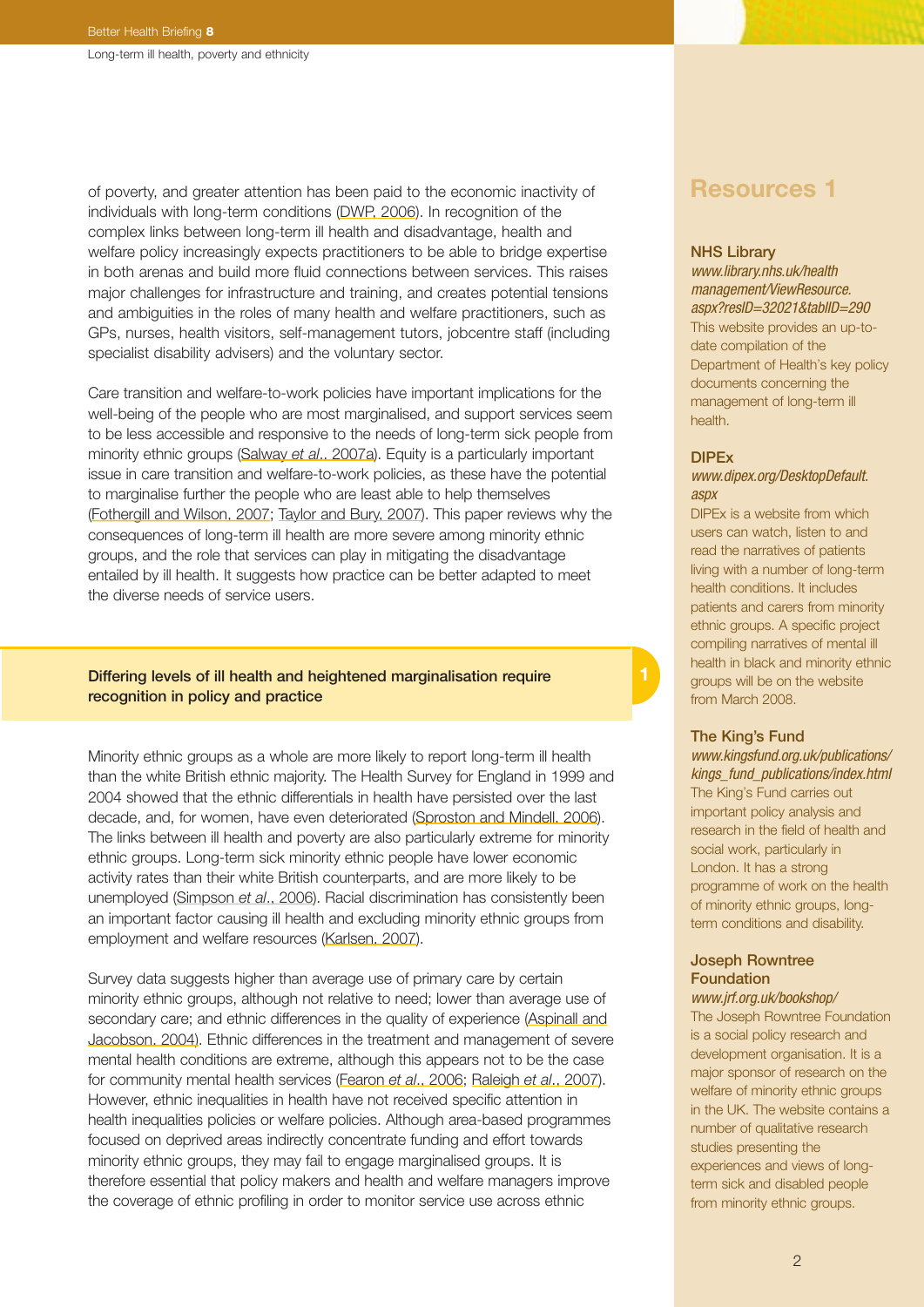**2**

groups, identify disparities and suggest where resources should be allocated to improve access. It is also key that front-line staff should be trained to work with diverse service users in a culturally competent manner, but without falling back on stereotyping assumptions (Atkin and Chatoo, 2007; Kai *et al*., 2007).

## The family and household context strongly affects the consequences of ill health

Research has shown that individual responses to long-term ill health are variable and contextual. The family and household are particularly strong influences over how people come to terms with, cope with and manage a long-term health condition. In some people's minds, other household problems may be more significant than their illness. In minority ethnic groups, these may include complications related to migration, immigration issues and the separation of family members in different countries (Higginbottom, 2006; Salway *et al*., 2007a). The cooperation of family members is essential for long-term sick people to be able to adhere to medical advice concerning health management, diet and lifestyle (Mir and Din, 2003).

Household composition affects whether people have access to live-in informal care from others, or whether they have to juggle their own health needs alongside caring for other people. Long-term sick people living in single-person households may be in particular need of support, while lone parent and complex, multigenerational households may bring onerous caring responsibilities and competing priorities for care. For some people, paid work may be impossible or valued less highly than maintaining domestic responsibilities, which can actually be just as important in protecting the welfare of the family as a whole (Lewis, 2001). Importantly, household structures vary between ethnic groups (Modood and Berthoud, 1997), as does the salience of cultural expectations about the provision of family care (Platt *et al*., 2008).

In 'familial' cultures the ideals of individual autonomy and independence may be less important than interdependence, and it may be easier for people to be recognised as sick and allowed to remain inactive (Hussain *et al*., 2002). However, it is equally important for practitioners to recognise the links between the negotiation of dependency and care, and oppressive power relations within families. It is well established that informal carers in minority ethnic groups are often over-burdened and under-supported in the same way as carers from the ethnic majority (Katbamna *et al*., 2004). The Expert Patient Programme, the selfmanagement programme supported by the NHS, contains a component to support family carers in coping with the challenges they face. The Race for Health programme in Bradford and Airdale Primary Care Trust (PCT) has examples of culturally competent good practice in which South Asian family members have been involved in diabetes health promotion to encourage the family-wide adoption of dietary change.

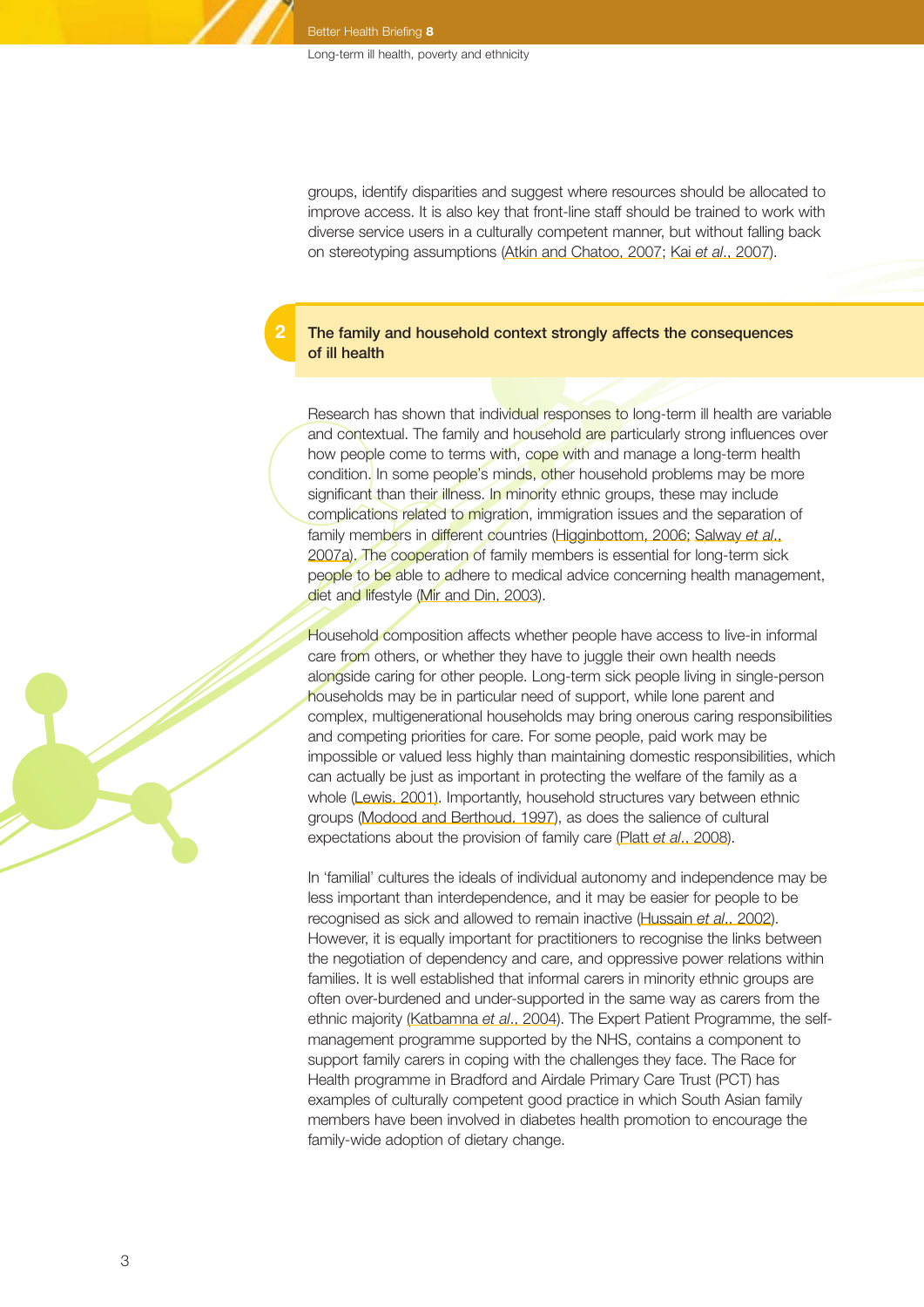Long-term ill health, poverty and ethnicity

# Tensions over acknowledging ill health restrict social participation and hinder coping

Many long-term sick people face difficulties in social participation, and informal networks are not always able to provide long-standing support. Research suggests that the relative importance of the numerous barriers to social participation varies between ethnic groups (Salway *et al*., 2007a). Many longterm sick people are ambivalent about acknowledging and revealing ill health due to the desire to preserve normality in their social relationships. People with mental ill health and conditions such as HIV/AIDS have strong perceptions and fears of stigma. The desire for concealment is particularly heightened when people are living in close-knit communities and are dependent on reciprocal within-community ties, as in certain minority ethnic groups (Katbamna *et al*., 2000). At the same time, despite their greater frailty, people from minority ethnic groups tend to have a more positive view of ageing than their white counterparts (Moriarty and Butt, 2004).

Social support is extremely important in helping people to come to terms with and successfully manage a long-term health condition. However, the current policy focus on self-management, through participation in group-based interventions such as the Expert Patient Programme, may exclude individuals who are unwilling to identify themselves publicly as sick. For people with mental ill health, the prospect of joining a support group may be threatening to individual identities. There is therefore a need for diverse modes of support for people living with long-term health conditions. Attendance at self-management groups and support groups organised around specific illnesses appears to be biased towards white middle-class people. People experiencing deprivation and people from minority ethnic groups have been under-represented in the Expert Patient Programme to date (Kennedy *et al*., 2007). However, there are some good practice examples, which broadly highlight the importance of recruiting lay tutors from minority ethnic groups. The Expert Patient Programme has been delivered in eight different languages. Coventry PCT is currently evaluating a selfmanagement programme for Punjabi Sikhs with arthritis, and there have been positive results for diabetes self-management with Bangladeshi people in Tower Hamlets (see Griffiths *et al*., 2005).

### The capacities and attitudes of long-term sick people towards work are varied

Welfare-to-work programmes appear to have had some success in supporting long-term sick people into employment (Bambra *et al*., 2005), although supporting people with severe mental ill health is more challenging (Burns *et al*., 2007). Targets for increased numbers of long-term sick people in employment encourage jobcentre staff to focus on getting clients into any employment rather than identifying *appropriate* employment and providing training, which have been shown to be more important for job retention in the longer term (Lindsay *et al*., 2007). Unpredictable and episodic illness, pain and fatigue, and the burden

# **3**

# **Resources 2**

#### Race Action Net

*[www.raceactionnet.co.uk/](http://www.raceactionnet.co.uk)* This website has been created as a means for organisations to share good practice in tackling racist harassment.

# NHS Specialist Library on Ethnicity and Health

*[www.library.nhs.uk/ethnicity/](http://www.library.nhs.uk/ethnicity)* The NHS Specialist Library is a collection of the best available evidence relevant to providing health care to minority ethnic groups in the UK. The evidence base is organised into diseases and conditions, service delivery, cultural competence, and management and policy statistics to facilitate access.

#### Race for Health *[www.raceforhealth.org/](http://www.raceforhealth.org)*

The Race for Health Programme is funded by the Department of Health to support a network of fifteen PCTs in developing and collating best practice concerning racial equality in the delivery of health care. The projects are evaluated by peer review.

### Mosaic

*[www.mosaic.nhs.uk/](http://www.mosaic.nhs.uk)* The Mosaic project at the Department of Health aims to provide up-to-date information and advice on how to pursue racial equality through commissioning and procurement in health care. It is aimed at purchasing staff, suppliers and policy makers.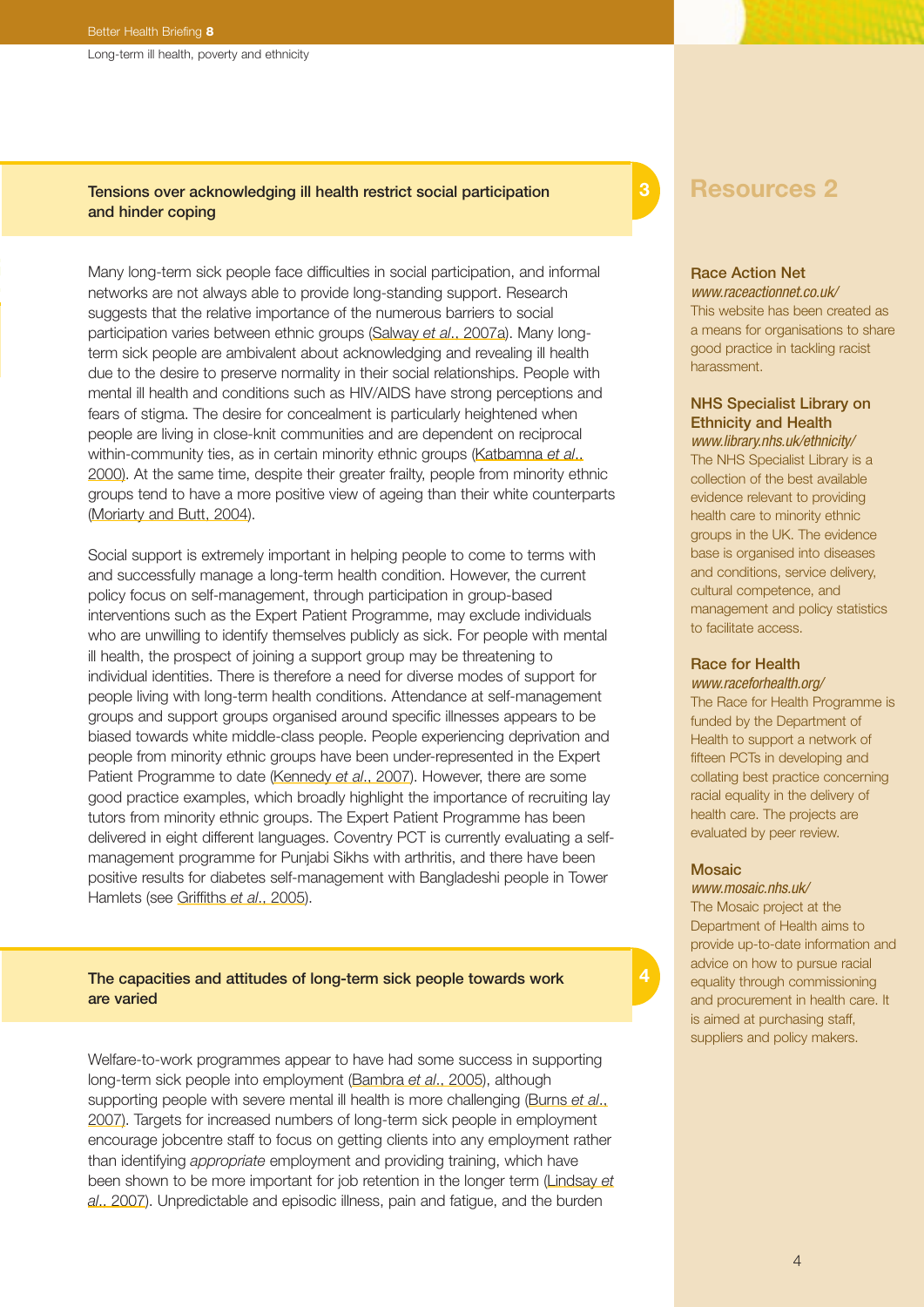of medical appointments, are aspects of long-term ill health that are frequently overlooked by employment support workers. Practitioners need to consider the benefits of work alongside its potentially negative health impacts, as juggling work alongside complex health management needs and caring responsibilities may have a detrimental impact on people's overall well-being (Glaser *et al*., 2005). Job-search support needs to be tailored to individual needs, although equally, as mentioned previously, it is important for practitioners not to fall back on stereotyping assumptions.

Volunteering may serve as a stepping stone to employment, although for some people it must be recognised as an end in itself. Policy makers and practitioners also need to appreciate that the capacity of long-term sick people to participate in employment is limited by the job opportunities presented by the local labour market (Fothergill and Wilson, 2007). Low pay deters many long-term sick people in deprived areas from seeking employment (Katungi *et al*., 2006). There are also real tensions between employers' needs for a reliable workforce and the unpredictable and disruptive nature of long-term ill health, and the capacity and incentives — for employers to offer flexible opportunities to long-term sick people require practical and legislative support. The combination of obstacles to employment resulting from ill health, low skills and racism can result in particularly low chances of employment for minority ethnic groups, and low pay for those who are in work (Salway *et al*., 2007a). There is no evidence on which to evaluate whether welfare-to-work initiatives have reached equally across ethnic groups. Diverse modes of outreach are needed to ensure that employment support is accessible to marginalised groups. Pathways to Work, a Jobcentre Plus-led programme of work-focused activities for people claiming Incapacity Benefit, has piloted a scheme placing jobcentre advisers in GP surgeries to improve access to long-term sick people.

#### Low take-up of sickness-related benefits

**5**

Sickness-related benefits are an essential, if not necessarily fully adequate, contribution towards maintaining standards of living. However, the take-up of benefits among eligible people is low. Further, levels of work-restricting ill health among claimants of unemployment-related benefits are high, implying that significant numbers of people do not take up ill health-related benefits that could improve their standard of living when they develop a health condition (Bacon, 2002). Importantly, the receipt of sickness-related benefits seems to be particularly low for minority ethnic groups (Salway *et al*., 2007b). Access to benefits among long-term sick people appears to be limited by a lack of knowledge, which may be compounded by English language difficulties in minority ethnic groups as well as marginalisation from welfare services due to actual or perceived racial discrimination (Barnard and Pettigrew, 2003).

Aversion to benefits dependency needs to be countered by an entitlementbased approach, and the culture of stigmatising sickness claimants as undeserving needs to be challenged. The assessment procedures for benefits are frequently experienced as complex, unpredictable and stressful, despite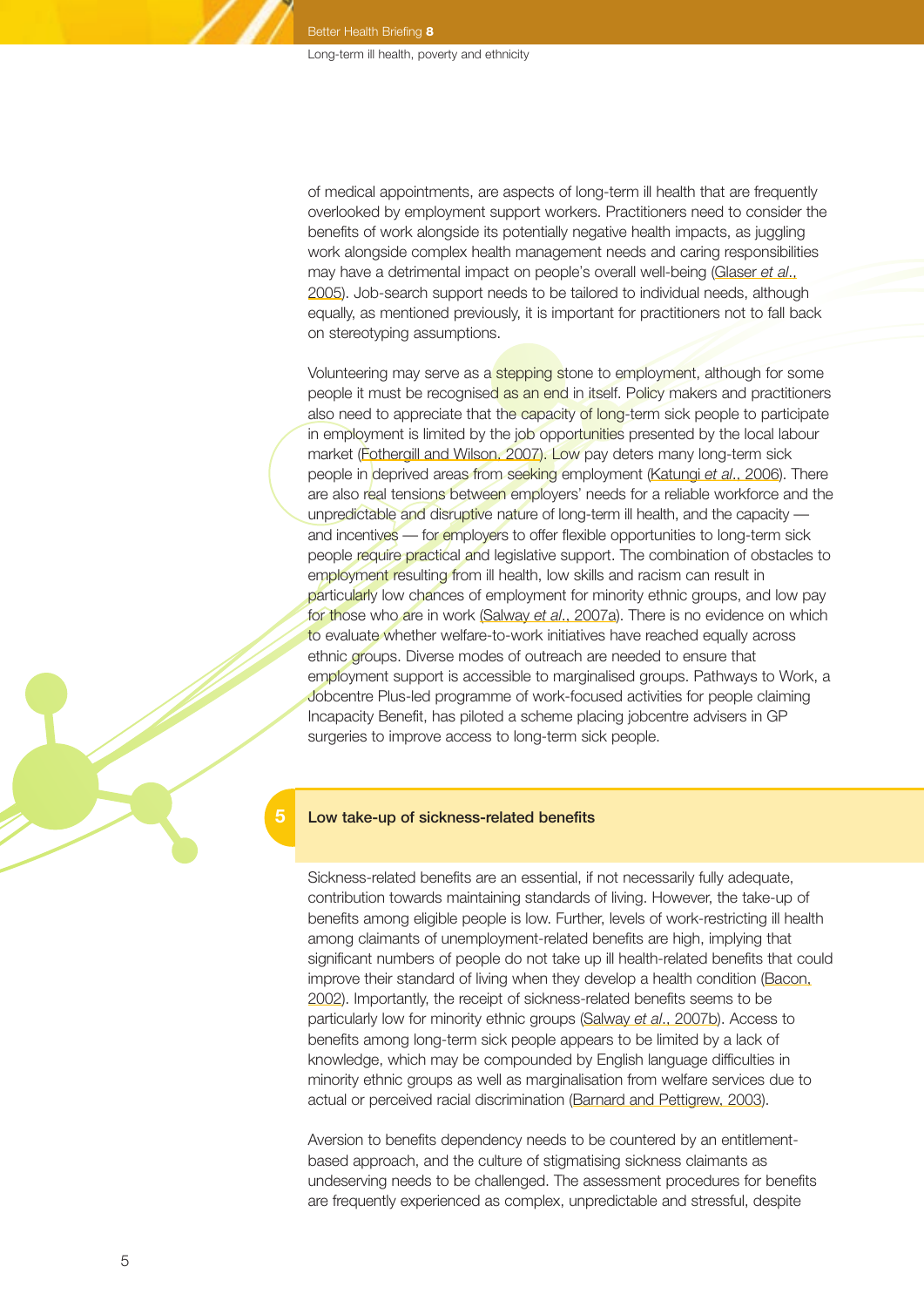evidence that levels of fraud are low (Hedges and Sykes, 2001). Responding to criticisms following the consultation for the Welfare Reform Green Paper, the Personal Capacities Assessment has recently been revised to take greater account of the needs of people with mental ill health. Although entitlement criteria are complex, it is important that a wide range of practitioners (GPs, nurses, health visitors, social workers, housing officers) should be able to provide advice about and support for claiming relevant benefits. Misunderstandings need to be combated, and those practitioners who are unable to provide support need to be able to refer on. It is well established that few claims for benefits are successful in the absence of professional assistance. Specialist support needs to be expanded. In England, however, the number of GP surgeries offering benefits advice has declined since 2005 (Elliott, 2007). There is some evidence that minority ethnic groups are at a disadvantage in accessing specialist support (Salway *et al*., 2007a), and there is a need to diversify modes of outreach to ensure that benefits support is accessible to more marginalised groups.

# **Conclusion**

In the past decade increasing attention has been turned to the burden of longterm ill health and the combination of factors causing poverty and disadvantage among the long-term sick, including the high levels of long-term ill health in certain minority ethnic groups. Equally, however, shifts towards care transition and welfare-to-work policies have had negative implications for the well-being of people who are most disadvantaged and least able to help themselves. Qualitative research suggests that there is a disjunction between policy statements, which suggest that such initiatives provide support and encouragement to long-term sick people, and experiences on the ground, which suggest that there is a danger that such policies stigmatise long-term sick people, further disadvantage the most vulnerable, and fail to consider the knock-on effects for other family members. All too frequently, the patchy completion of ethnic monitoring prevents the evaluation of ethnic disparities in the uptake and outcomes of initiatives. However the existing evidence suggests that many programmes are failing to successfully reach minority ethnic groups. There is a need to diversify outreach to better include minority ethnic groups. The recruitment of minority ethnic staff and provision of support in community languages will be important in this endeavour, although they are not catch-all solutions. Training in cultural competence is also needed, although care is needed to ensure that the awareness of cultural difference does not translate into stereotyping responses.

# **Resources 3**

### Welfare Reform

*[www.dwp.gov.uk/welfarereform/](http://www.dwp.gov.uk/welfarereform)* The Welfare Reform programme from the Department for Work and Pensions will be rolled out nationwide during 2008. The website gives an overview of the employment support that will be provided to long-term sick people and changes in benefits rulings that will affect claimants following the 2006 Welfare Reform Green Paper.

### Social Market Foundation *[www.smf.co.uk/assets/files/](http://www.smf.co.uk/assets/files/publications/Disability,%20skills%20and%20work.pdf) [publications/Disability,%20skills](http://www.smf.co.uk/assets/files/publications/Disability,%20skills%20and%20work.pdf) [%20and%20work.pdf](http://www.smf.co.uk/assets/files/publications/Disability,%20skills%20and%20work.pdf)*

The Social Market Foundation study available on this website was sponsored by the Disability Rights Commission. It calculates that improving the skills of the 6.8 million working-age disabled people could give Britain a £35 billion boost over the next three decades.